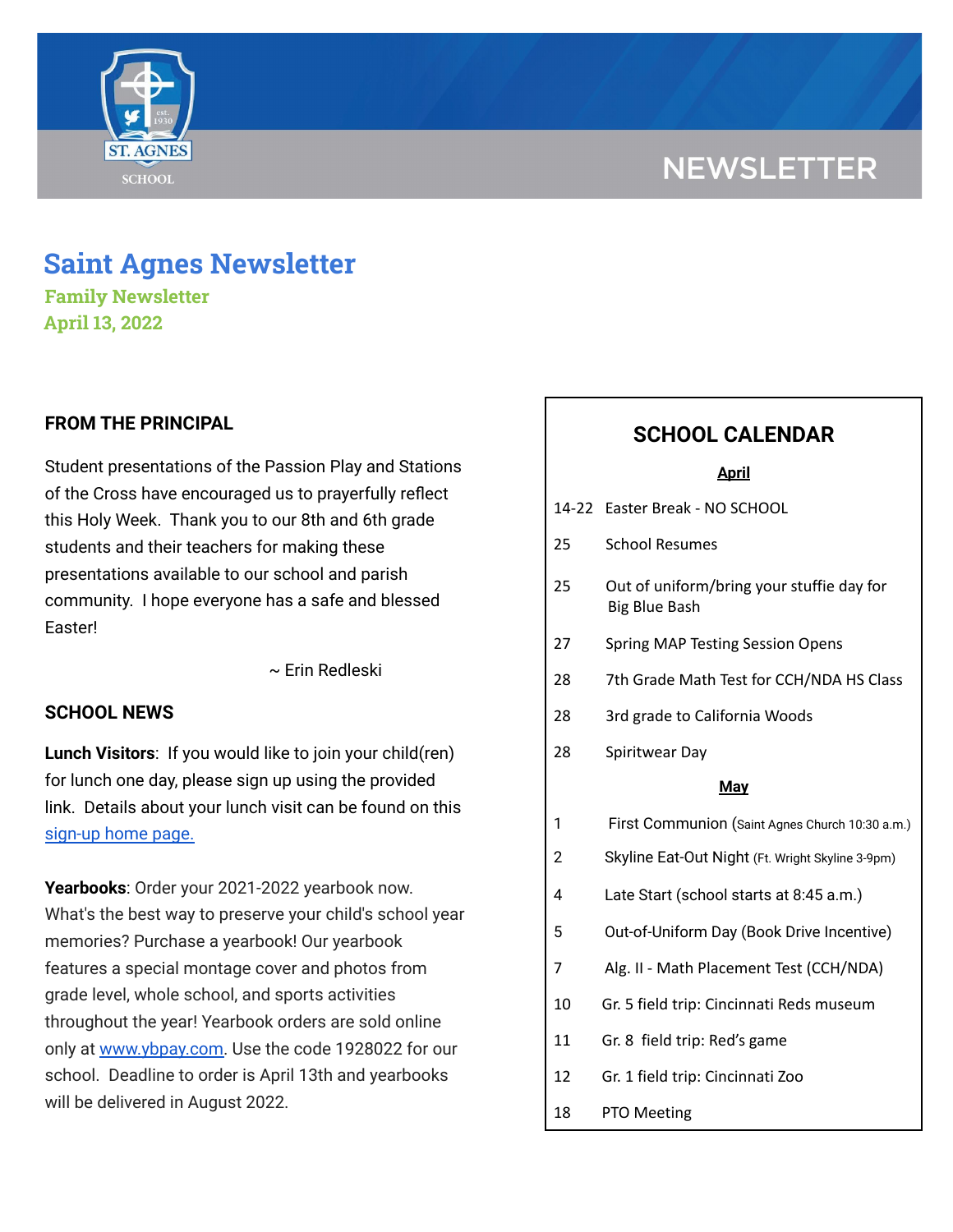**School Calendar 2022-2023:** The school calendar can be viewed [here](https://docs.google.com/document/d/19Jca5qDUn0PL7orYjTM3_tiJTiT1MqUm7a4nh3h5hlk/edit?usp=sharing).

**COVID-19:** Saint Agnes currently has zero active cases.

# **PTO:**

**PTO News:** We are in desperate need to fill the President role within the PTO. In this role, you serve as the liaison between the Principal and the PTO, run meetings (every other month), and other duties that may arise. The good news is that our current President, Amy Lantz, is moving over to the Treasurer position. That means she will be able to assist with any questions/needs that you may have. Serving as President is rewarding. It is a great opportunity to meet school families, get more involved and know what's going on throughout the year as well as the needs of the school. If you are interested (or want to ask any questions about these roles), please contact SaintAgnesSchoolPTO@gmail.com. We would like to announce the new President at the next PTO meeting on May 18th.

**Cash! Cash! Cash**! Final ticket sales with 10 or more: Adkins; Aho; Albers; Asman; Averdick; Bacigalupo; Banham; Barczak; Behymer; Bishop; Blettner; Bosse; Branham; Brungs; Burns; Bustamante; Butler; Carpenter; Carter; Cartwright; Collins; Costin; Crane; Dailey; Davidson; Dickman,A; Dickman, B&A; Dirheimer; Ditrick; Dixon; Dougherty; Doyle; Ducker; Eckhardt; Edmondson; Egan; Fariello; Faris; Forgiel; France; Fredric; Fullenkamp; Garrison; Gastright; Graham; Hail; Harmeling; Hasslebeck; High; Hoffer; Holbrook; Hopkins; Hoyt; Huss;Jordan; Kelly; Kinzer; Klosinski; Koehl; Kramer; Kreutzjans, O&H; Lantz; Lawrence; Lindloff; Long; Lynch; Lyons; Mando; Martinkovic; Mauller; McCormick; McDermott; McGonigal; McHugh; McNeely; Menetrey; Minardi; Minning; Moorhead; Moriarity; Murray; Nienaber (A,N,L,&E); Nienaber (T&R); O'Hara; Olexia; O'Neill; Ortwein; Quant; Randolph; Riney; Rosing; Russell; Ruwe; Schneider; Schoborg; Schroeder; Seibert; Seither; Seitz; Speed; Stahl; Steedman; Stevens; Strawn; Summe; Sweet; Tainter; Tanner; Tappy; Tepe; Terrell; Thamann (S,J,G,P); Turner; Wagenlander; Weber; Weidner; Weitzel; Willig; Wilson; Wolff; Woolley

The top three selling families were: Weitzel (38), Brungs (33), and Seibert (32.) More info will follow on the silly string celebration for the top sellers! Thanks to everyone who participated and made the event a success!!

#### **Mission Statement of Saint Agnes School**

Saint Agnes School exists to provide excellence in Catholic education while inspiring and empowering our students to live the Gospel message of Jesus Christ. As compassionate and faithful Christians, we continue to pursue our spiritual journey, achieve our highest academic potential, and be stewards of the Catholic faith to others.